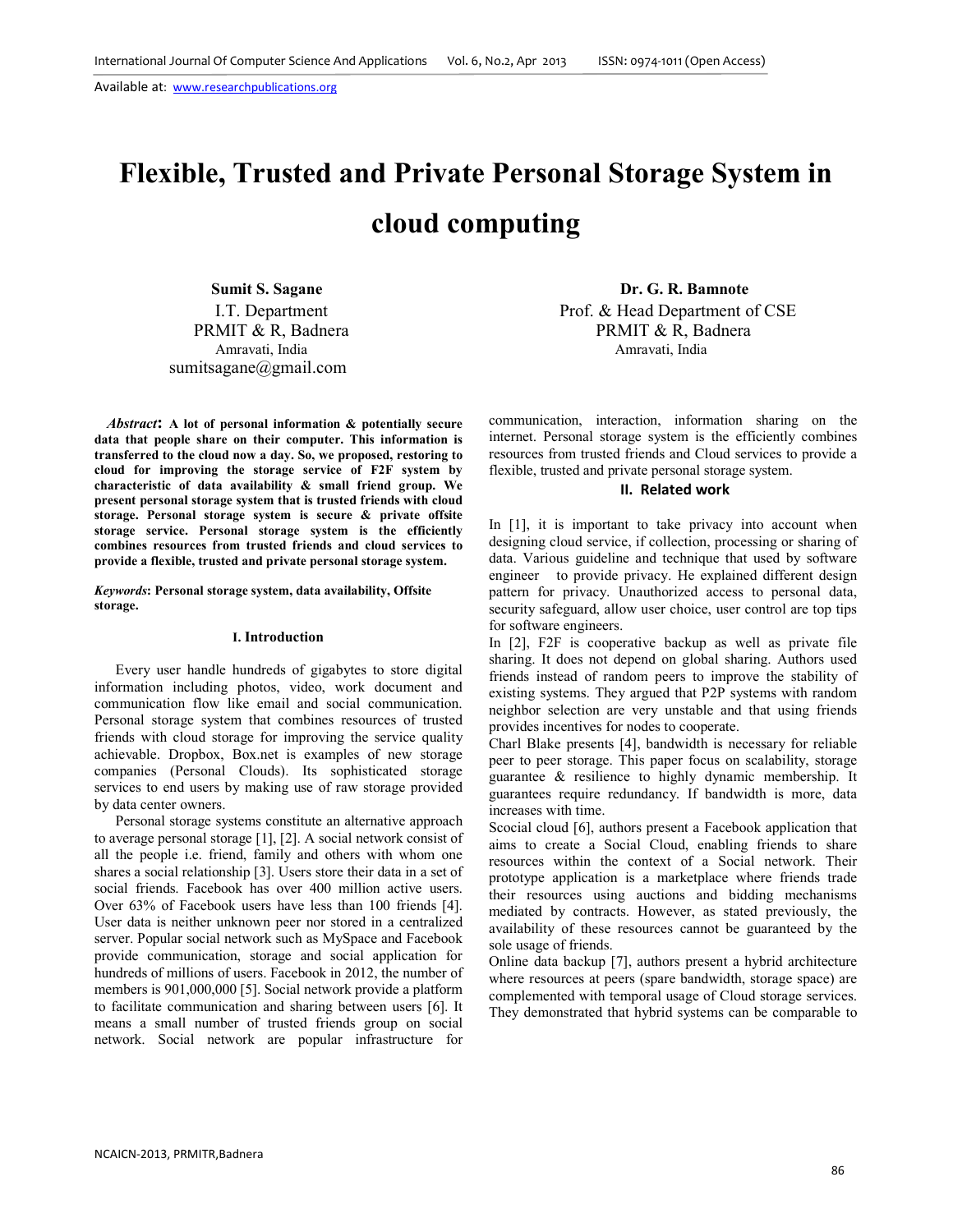traditional client-server architectures but at a fraction of their costs.

SafeStore [8] is a distributed storage system designed to maintain long term data durability. Also SafeStore store data redundantly across multiple storage service providers. SafeStore can provide highly robust storage. Audio protocol worked in SafeStore.

OceanStore [9] is utility infrastructure design to span the globe and provide continuous access to persistent information. Data is protected through redundancy and cryptography techniques. OceanStore is persistence object called globally unique identifier or GUID. It is personal information management tool such as calendar, email, contact etc. it can be used to very large digital library.

FriendStore is good online backup system [10]. FriendStore is a cooperative backup system where peers use their friends to store information. FriendStore aims to solve both the availability and denial-of-service problems thanks to trusted relationships. It consists of collection of nodes administered by different users. Calculating maintainable capacity and trading off bandwidth for storage [10].

#### **III. Proposed Model**

 Base on observation of existing systems, It is very difficult to chat with friends when offline. No guarantee to reach our data to friends. Particular at night, user can't chat with friends, never access data from friends. So that this personal system will provide a cloud space to upload /download data the absence of friends and keep record in database who upload the data and download the data. Users are able to decide where to store their data which can completely on friend, only in cloud or mix of them. Maintain data availability during 24 hour of day is so difficulty to provide this facility during the period of day when user online.

To providing social storage relationships among users.

Employ a social front-end as entry points of only those users which are members of the social network are capable of accessing to our Personal storage system. User management and access control issues are partially delegated to the social network avoiding additional complexity to the storage system.

• To storing and updating the data of users and the location of their data.

Users must download the personal storage client to connect to the system. This software enables users to perform basic data operations, such as storing and retrieving files from the system. Client can store their information in the storage space. Personal Storage Client is the generation of data redundancy before inserting a file into the system.

Introduce the charts that show how user's data is distributed among his friends and cloud.

This chart will illustrate where user's data is store and whom a user is storing data. The application state maintains up to date the data management information about user's files. This information expresses which friends store which files and the network address of each friend. The maintenance process of this information is carried out by personal Storage Clients installed at participants. In fig 1 propose system show how user distribute data among friends.



**Fig. 1 Proposed System** 

Data availability & transfer time are the main drawback of F2F system.

**Data Availability:** Maximum friend of user are offline. During night hour, it failed to maintained high data availability. If a friend were to upload a data to each of friend & most of them were offline so the user would have to wait for those friend to come back online before completing all data transfer.

**Small FriendGroup:** a small FriendGroup contain trustable friend over 63% of Facebook user have less than 100 friends [4]. Minimum friend interact with each other. Cloud storing